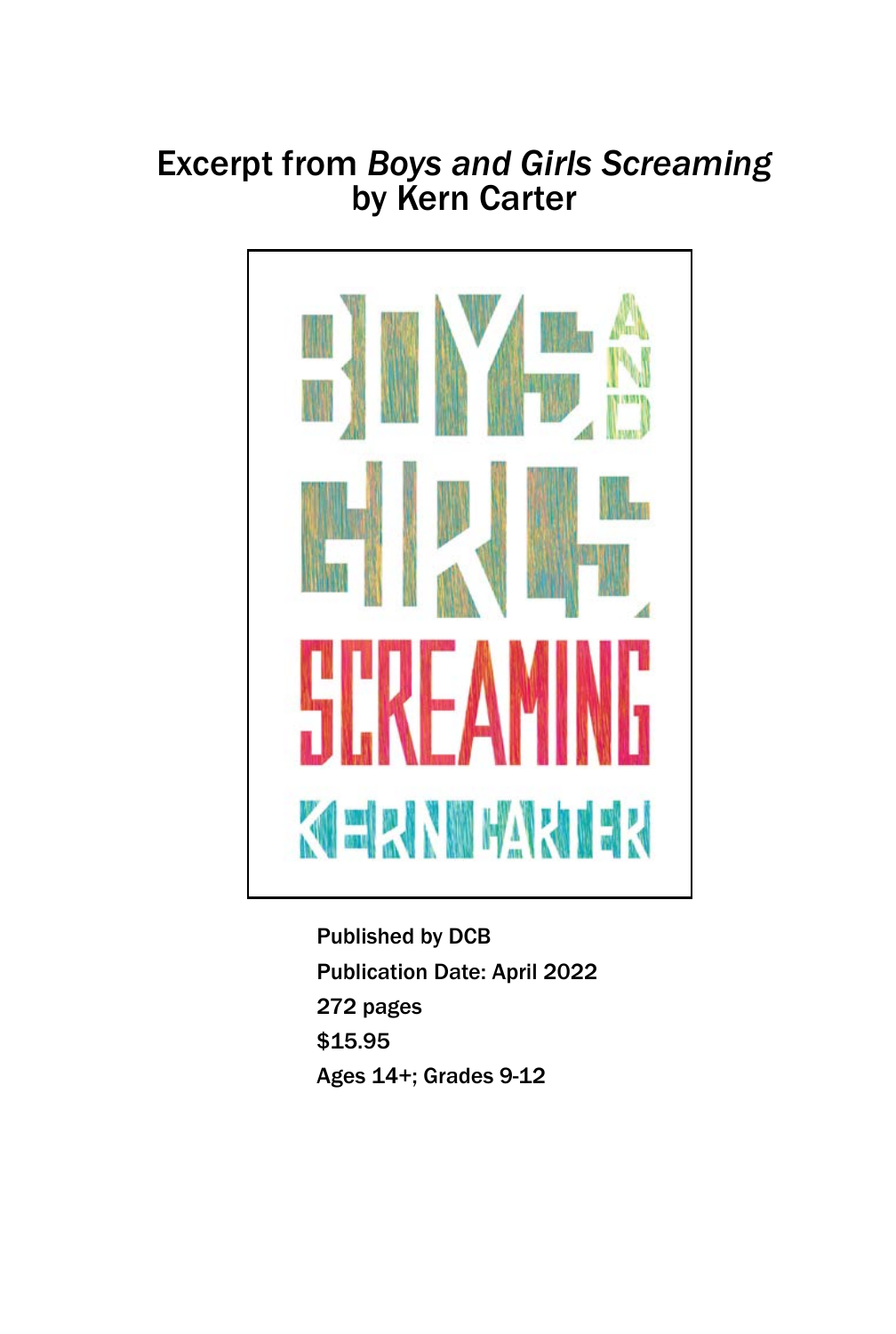## CANDACE

"Why would I have a problem? I'm not sick." I don't get this girl sometimes. She's by far the smartest person I know, but the things that are right in front of her face are the furthest from her mind.

…

I slept on Ever's bed every night for a month when her dad died. She cried herself to sleep the first two weeks. When her mom had a stroke, I was at the hospital that same day. Ever was sitting beside Jericho shaking like her body just couldn't get warm. Jericho was staring at her. I could tell he was just as scared for Ever as he was for his mom. The neighbors that followed the ambulance with Ever and Jericho in the back were pacing close by. They were a younger couple which was weird for where we lived because most adults in our area already had some grays. These two looked like they still made out in public.

I wrapped my arms around Ever right away while my mom spoke to the neighbors. Ever was still sitting and didn't even look at me. I remember thinking that she wasn't this broken when her dad was in the hospital, but I think pain was still new to her then. Both her grandparents were still alive (Ever never knew her dad's parents, neither did he from what I heard), she never got broken up with by a boy she liked, I don't even think Ever's been stung by a bee. So when it finally sunk in that her dad was gone, then a few months later her mom suffered a stroke, she had more than enough reason to be blank-faced and trembling when I saw her in the hospital that day.

And that's what I'm trying to tell her now; maybe she's the one with the problem. I was only five when my fake mom left and I still get mad thinking about her. If the stuff that happened to Ever hap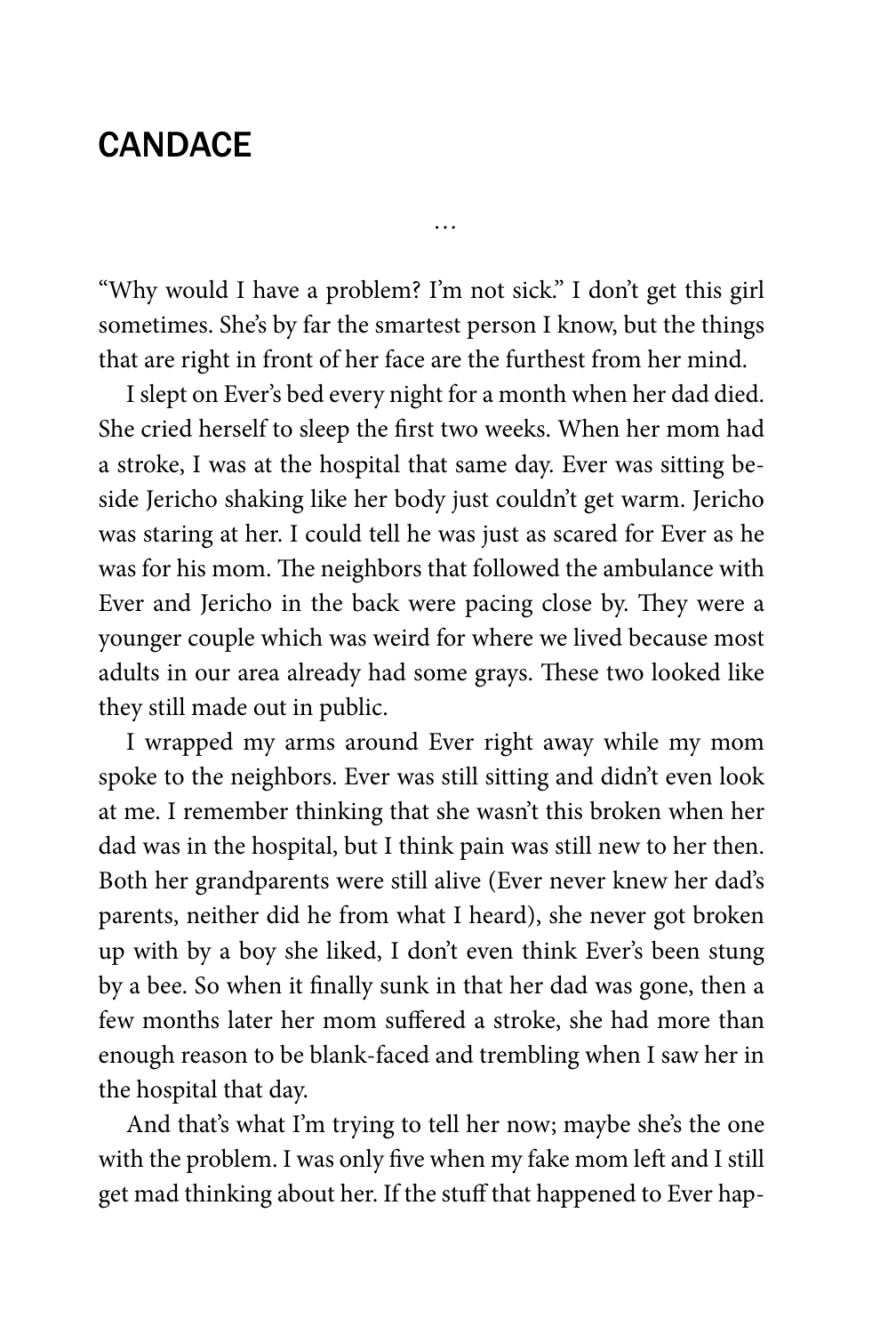pened to me, I don't know what I'd do.

"I know you're not sick. Not like that, anyway. I'm just saying that maybe your mom getting sick so soon after you losing your dad is hard for you to deal with."

"Of course it's hard. It's fucking impossible. But what am I supposed to do about it?"

"Talk to someone," I say. And as I say it, I already know Ever's reaction. We know about those girls. Those girls who talk to people. Professional people. We don't talk about it unless they do and when they do we tell them how brave they are, how much we support them and that we're sorry they have to go through that.

In our mind, though, we convince ourselves that we'll never be them. That there's nothing that would ever push us to open up our lives and our feelings to some stranger. Someone outside of the friendship that Ever and I have built. "We have each other," Ever says, and holds her left hand out, palm down. I put my right hand over it and we'd say "sisters," in unison.

"You know that's never gonna work," Ever says. "Talking to someone isn't gonna fix anything."

"Yeah, you're probably right, but … I don't know. Maybe you should think about it."

As I'm directing these words to Ever I wonder how much of it is really meant for me. I know I say I don't care about my fake mother, and I don't, but I still think about her. I always have. Even though I'm in my last year of high school and haven't seen her since I stopped peeing my bed, something's still there.

Mom tries her best to create a shield around me. I can't blame her. I would be protective too, if I had walked into an apartment and held a five-year-old child who'd been alone for two days. What would it take to rip the memory of my fake mother out of my head? The weird thing is the older I get, the angrier I get. When I was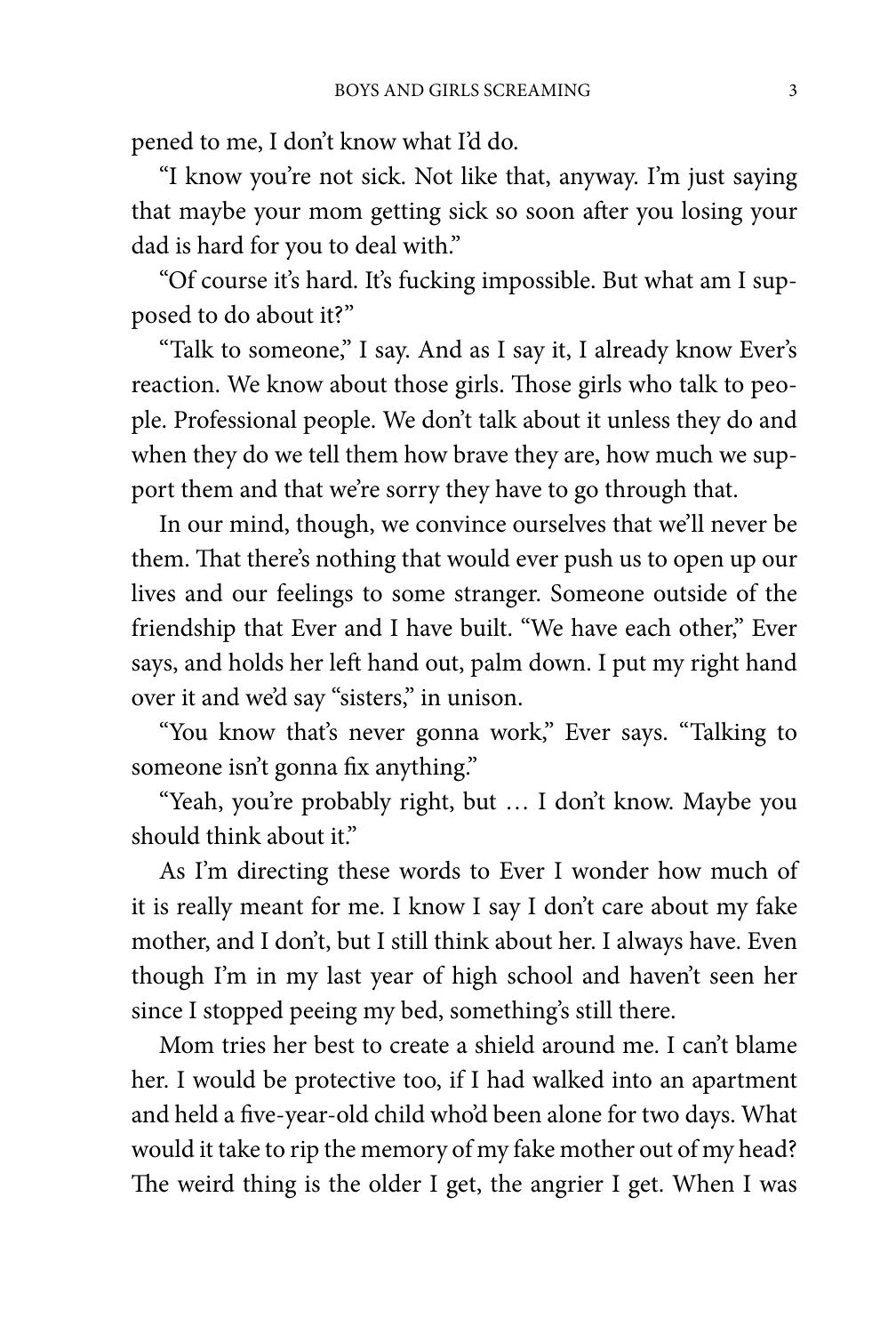eight or nine I didn't even care. The only person I'd ever speak to about her was Ever, and that stopped once there wasn't any more to tell.

"You can be mad, Candace." That was Mom when I was still in grade six. She picked me up from school and had that concerned parent look on her face. Apparently, I said something to my teacher about having a fake mom. The teacher looked at me like my mom was looking at me parked in the schoolyard and thought it wise to call her. "Being mad is normal. Especially with what you've been through."

"I'm not mad, Mommy. I don't care about my fake mother. I don't even think about her"

That wasn't enough to stop the prodding. Mom asked me about how I was getting along with my friends at school, if I ever felt left out, if she ever made me feel like I didn't belong. When we got to our driveway, she shut off the car, took off her seatbelt, and turned her whole body towards me.

"I don't ever want you to feel like you're not special, Candace. If there's ever something bothering you or if you don't feel happy about something in your life, just let me or your dad know."

It's funny because when I hear Mom tell her friends this story today, she always tells it as a joke. Probably because the last thing I said to her when she went all helicopter mom on me was, "Mom, I go horseback riding. My life is fine."

And it was. How many little girls have fucked up parents or no parents at all and have no choice but to endure it? They have to swallow the poverty and the depression, the violence and the neglect. It's exhausting. Then here I come and for whatever reason, I was taken out of that miserable life and given a way better one.

I always knew how lucky I was. Because that's all it was; pure luck. Mom hated hearing that.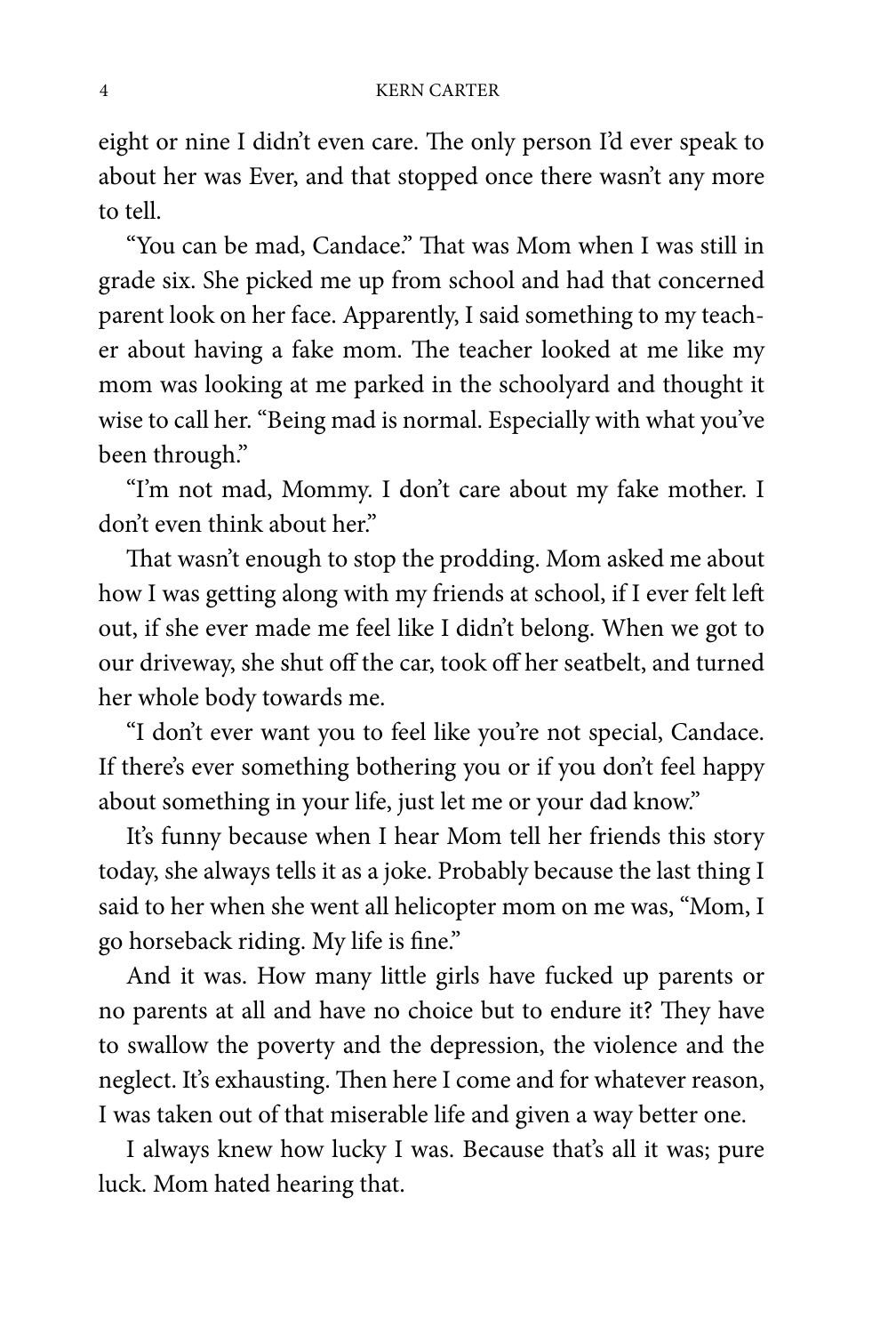"You weren't supposed to be possible, Candace."

It was the same day as the school thing. Mom and I were eating popcorn in the living room after watching one of those Jason movies. She hated getting scared and closed her eyes through most of it, but was always the one suggesting we put it on.

"Our family, this family, none of this was supposed to happen. I didn't find you in that room, you were given to me."

She doesn't ever want to let that go. That moment meant so much to her. So much so that she made a conscious decision not to have any more children. Even though there's nothing wrong with her physically, Mom made a choice that I would be her only child. When I got into my teenage years and started asking her why she never had any more kids, she always said, "because God gave you to me." She's been protecting me ever since. And not just my body, Mom protected my psyche just as aggressively.

Protect your mind.

She posted this saying on the inside of my bedroom door when I first moved in. I had no idea what it meant for the first few years, but I kept it. It's still here now in alternating yellow and green block letters.

"People can take everything away from you except your mind. Protect it, Candace. At all costs."

Mom is full of these doomsday quotes. When I accuse her of being nihilistic, she says she can't be because hope is at the center of her soul.

I get it though. I know why she taped that quote up on my door. She wanted me to be ready. When the guilt and hatred started pulling me to a place I knew I didn't want to be, I repeated my mother's words.

But actually getting help? Speaking to a therapist? That's not something I'm up for. Or at least I don't think I'm up for it. Be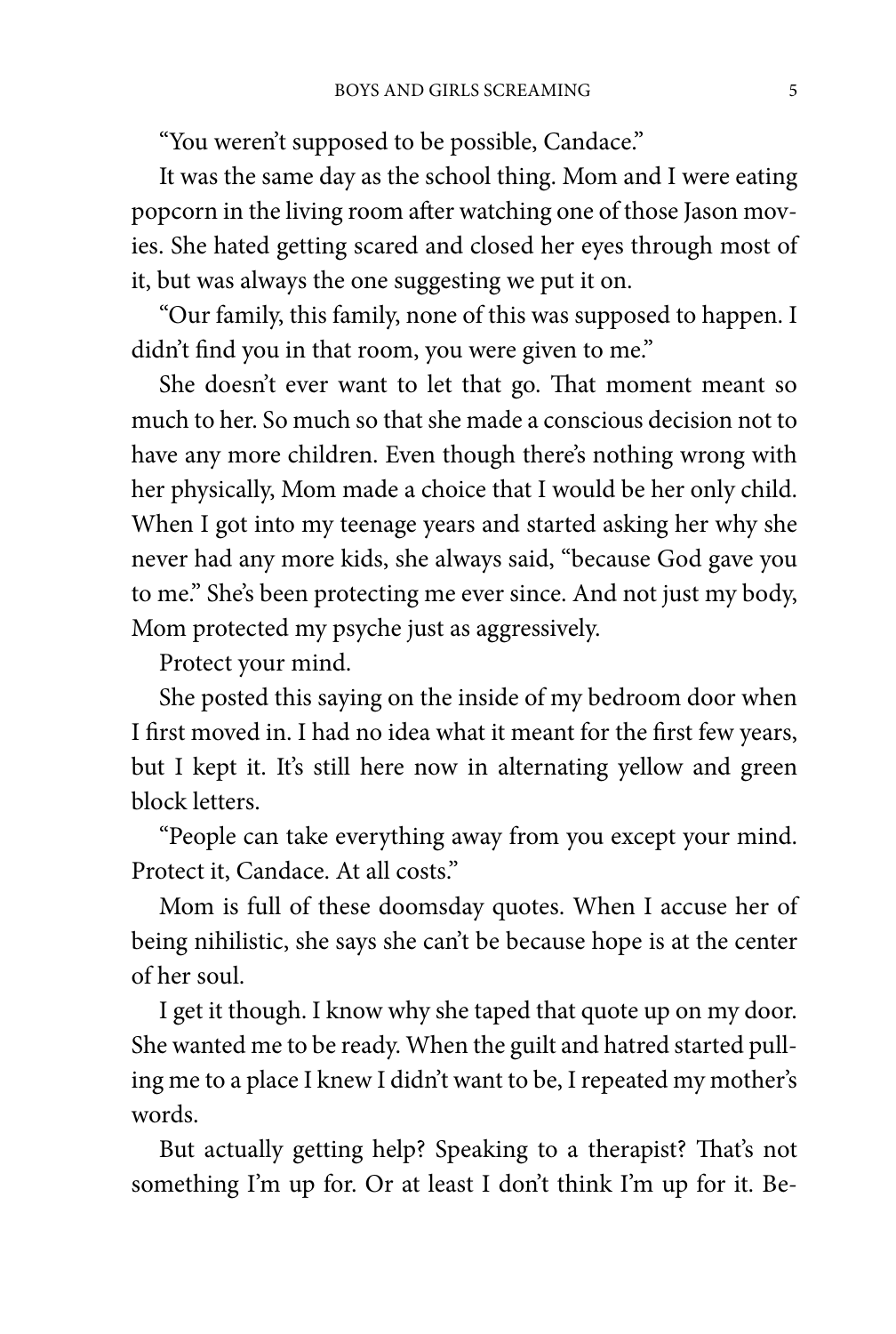cause what do I really have to complain about? Even in sixth grade I knew my life was privileged. Yet here I am telling Ever to get help dealing with her dad dying and with everything going on with her mom.

"We're sisters, right Candace?" How long was I zoned out for? I almost forget we're still in Ever's room.

"Of course."

"No matter what?"

"Why you talking like this?"

"I'm just saying. If you found out I did something really messed up, we'd still be sisters, right?"

"You can kill someone and we'd still be sisters. But I'm not burying any bodies."

"That's good to know." I'm waiting for Ever to say more, but she stops. There's something, though. I don't know what it is, but it's something.

The next morning, I wake up to four missed calls from Ever. We never call each other so I know something's up. But it's Saturday morning and whatever it is can wait. At least that's what I think till Ever barges through my bedroom door.

"I got it," she says. I cover my face with my blanket, but Ever pulls it off. "Did you hear what I said? I said I got it."

Ever's standing at the foot of my bed waiting for me to say something. She hustles to the drapes and pulls them open and that gets me to sit up.

"OK, let me hear it." Even though I'm still tired and annoyed and my eyes are barely open, I can't help but share some of Ever's excitement. I have no idea what she's about to say, but there's not too much that gets her energy up like this so it must be something big.

"Boys and Girls Screaming," she says.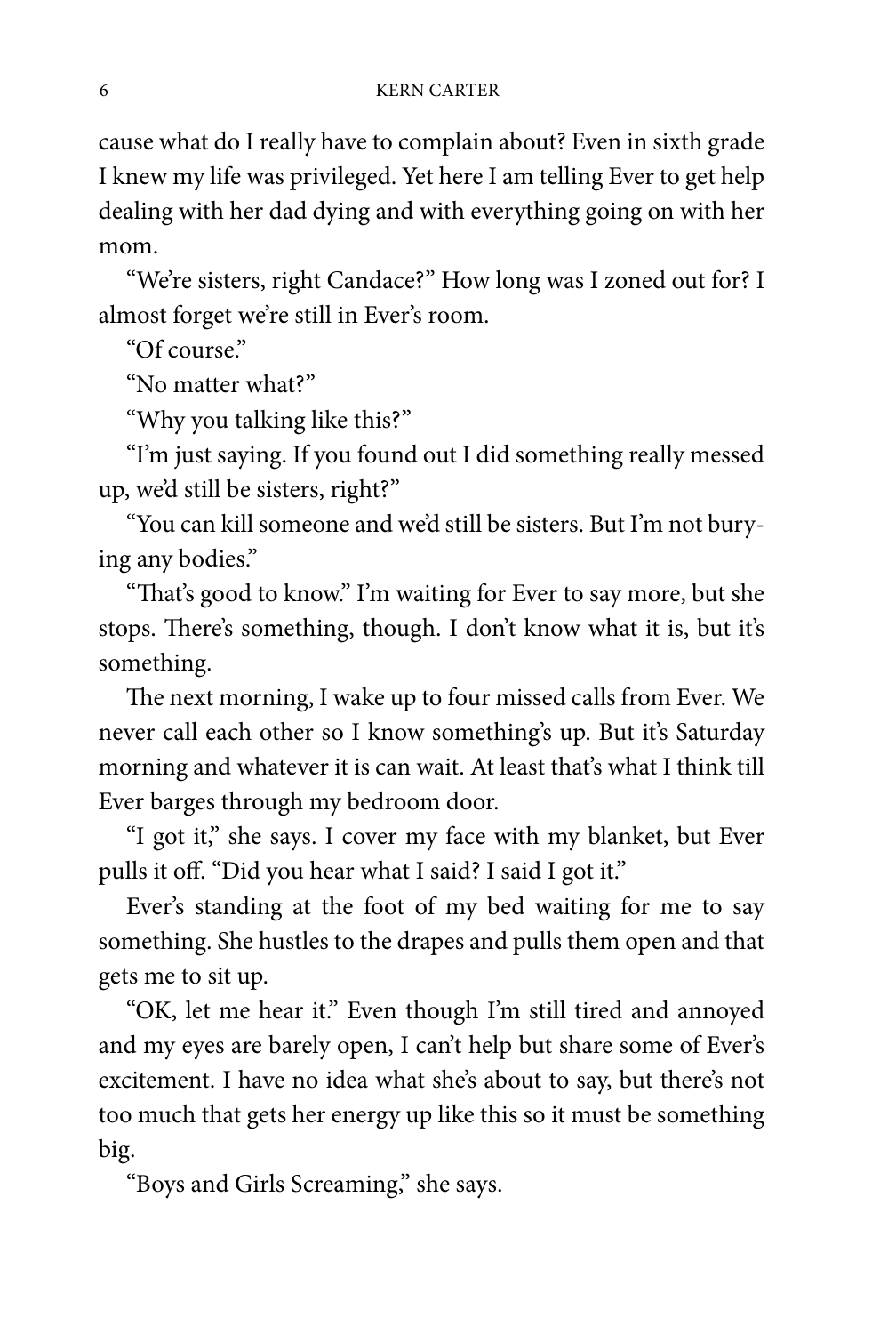"What are you talking about?"

"Boys and Girls Screaming. That's what we're gonna call our group."

"What group?"

"The group we're gonna start. We're actually gonna call it BAGS for short, but that's what it stands for. It's gonna be our own support group. Like, who needs therapists. We can help each other."

I don't know what my face looks like right now but Ever's is beaming. She still has her head-tie on, the yellow and green one of course, and is wearing the sweatsuit I bought for her birthday last year.

"OK. So we're starting a support group?"

"Something like that," Ever says. "I'm not sure if that's the right terminology or whatever, but yeah. It's gonna be us. Kids helping kids. Trust me, this is gonna work."

If any other teenager said this, I would grab my blanket and go back to bed. But this is not any other teenager. Ever's someone who actually follows through on the stuff that she talks about. Like that time she said she's going to get fluent in French before her parents took her to France. This had to be grade seven. I didn't even remember she said that till a month before the trip when I heard her speaking to one of our school friends on the phone in full Français. She did that in less than a year. I tried for a week after that before deleting all those language apps on my phone.

That was five years ago. Over that time, she's also managed to gather a small army of followers on social media. I thought she had fans in middle school, but now her Instagram's almost into the six digits.

@EverAfter. Don't ask me how she got that handle. It's actually strange being her friend sometimes. We'd go out somewhere and someone from a different high school recognizes her, or she'd get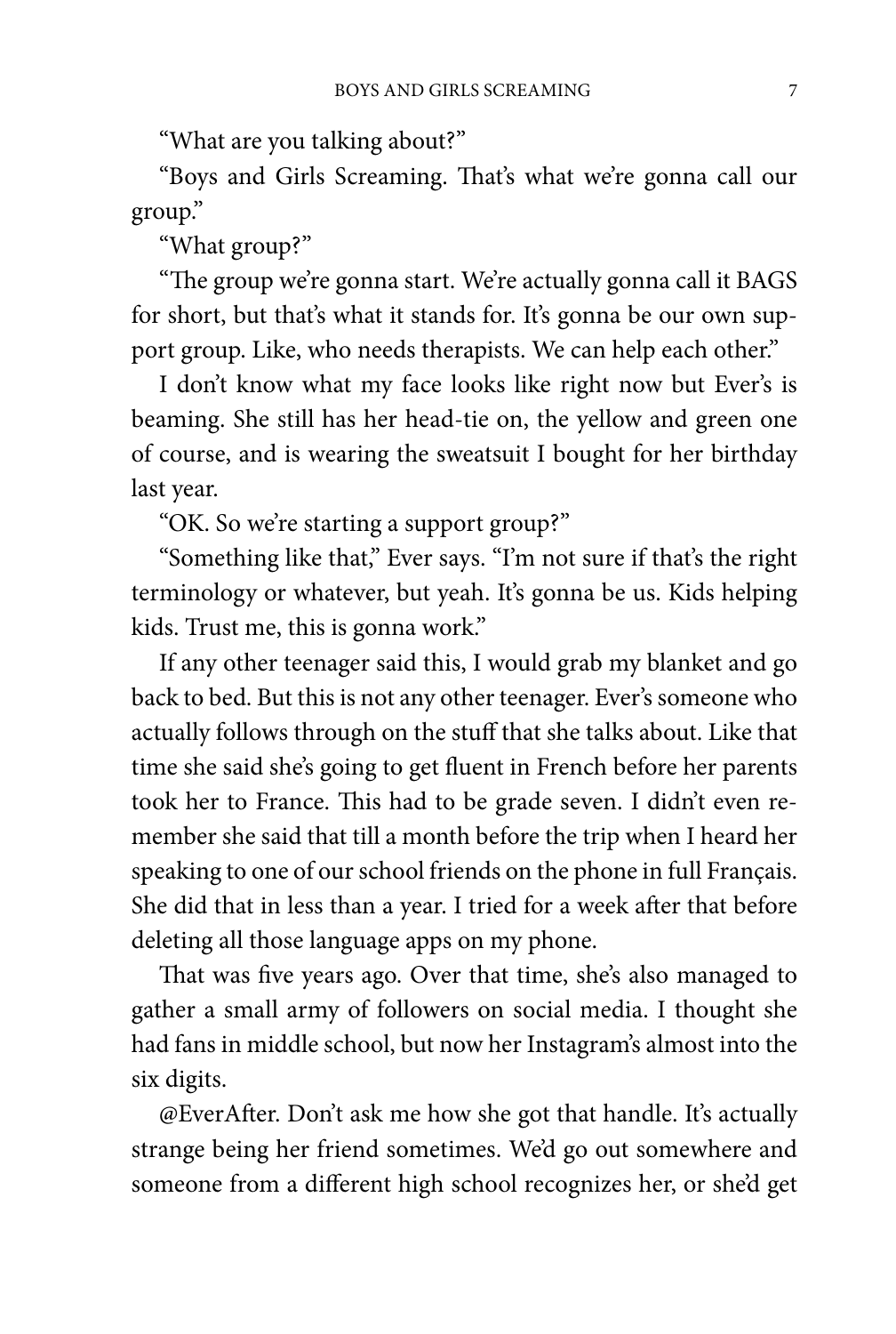invited to listening parties in New York even though she can't go. Sometimes she gets free tickets to these random bands we've never heard of, but when we go to their show, hundreds of people are there singing along to every single song.

So yeah, if she says she wants to start this group, we're doing this group.

"Who are we supporting in this group?" I ask. "Can anyone join?"

"Of course not. This group is for kids who've gone through some kind of trauma. Like me and you, know what I mean. Maybe they lost a parent or were abandoned by a parent. Or maybe they came from another country or something where they saw people get shot and killed and it's still messing with them."

"OK, and only kids?"

"Only high school kids," Ever says. "And we're gonna choose the ones we ask to participate. At least at first. We have to see how it goes before we open it up to more people."

Of course she has everything figured out. She tells me she stayed up all night working out the details.

"We're gonna use your basement because it has the right vibe. You should probably let your mom know. I've already picked out four kids in our school who fit the criteria. Plus, you can ask that girl you tell me about, the one you met at that photoshop class you take. She sounds like she could use some help."

Ever's scrolling through notes on her phone while she's pacing around my room. I'm up now too, feeling more energized than I should at eight in the morning.

"We should probably have some rules, right?" I say. "So everyone knows what to expect and no one feels like their business is gonna be all over school."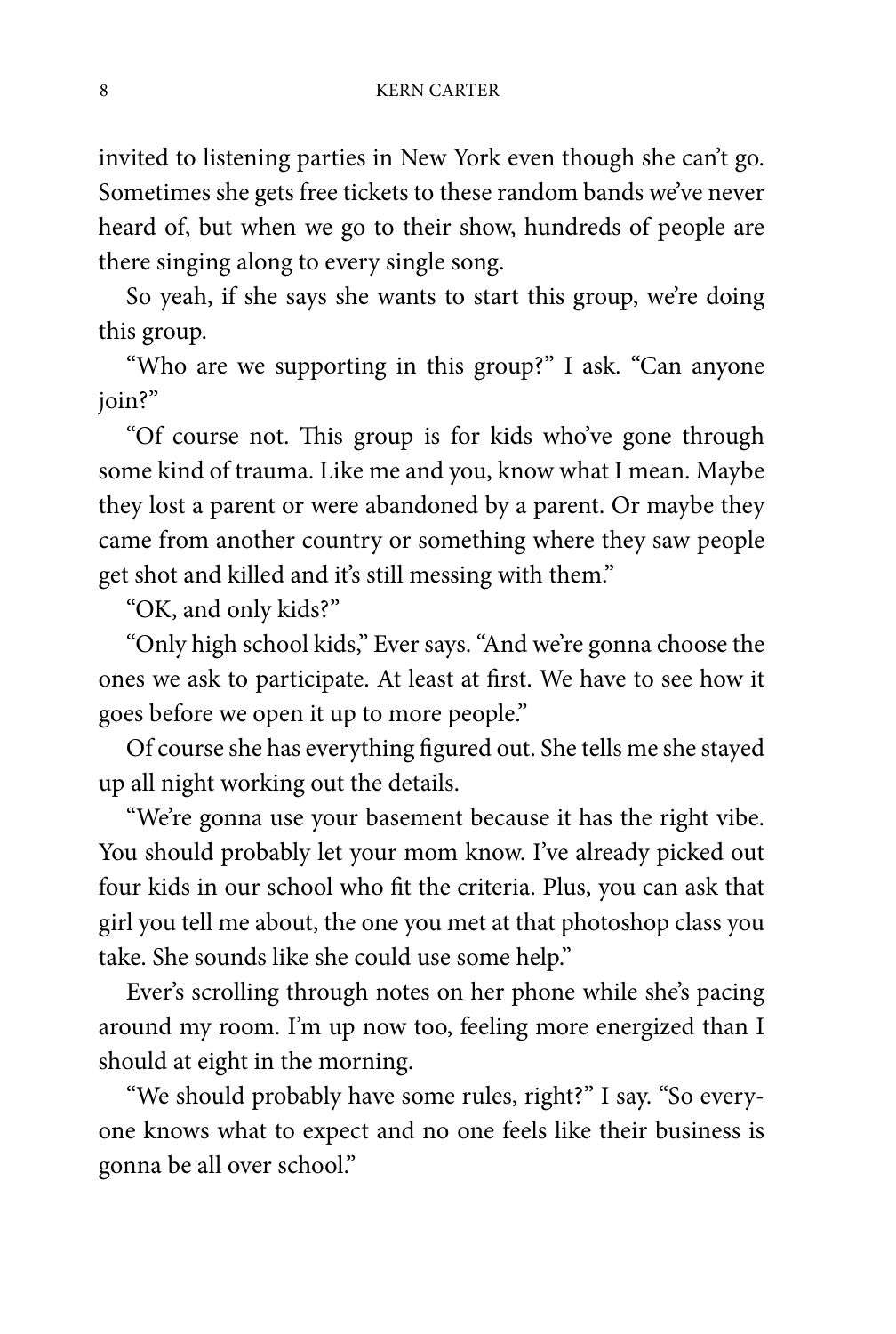"I thought about that and came up with a few. Whatever we say in the group stays in the group. That's the first rule. No drinking or anything else during the session. We wait till after till we do any of that. And the only other rule I came up with is that no one should feel pressure to say anything. If they wanna sit there and be a spectator until they're ready to open up, then so be it."

"Those are good ones. How often are we gonna meet?"

"I'm thinking, like, once a week. Maybe after school so we're not asking anyone to give up time on their weekends."

Ever says we'll meet for an hour, but if we need more time then we'll take it.

"However long it takes for someone to get through their shit. We're not treating these people like patients on the clock. If it takes three hours for someone to say what they have to say, then that's what it is"

…

I wanted to DM everyone, but Ever said we have to do it in person. I'm regretting letting her convince me. Even though we spent Sunday practicing our lines.

Hey Lindsay, Ever is starting this group called BAGS. It's for kids like us who've been through some kind of family trauma. Like a support group so we can talk and help each other out. Because who knows what we're really going through better than us, right?

Simple enough, but when I see Lindsay at her locker, I can't remember anything I have to say. She's watching me, watching her with her blue school jacket on. Lindsay's hair is long enough to cover the crest on the chest of her jacket and blonde enough that she's never had to bleach it. There are only a few minutes before last period starts and I know talking to her after school won't work.